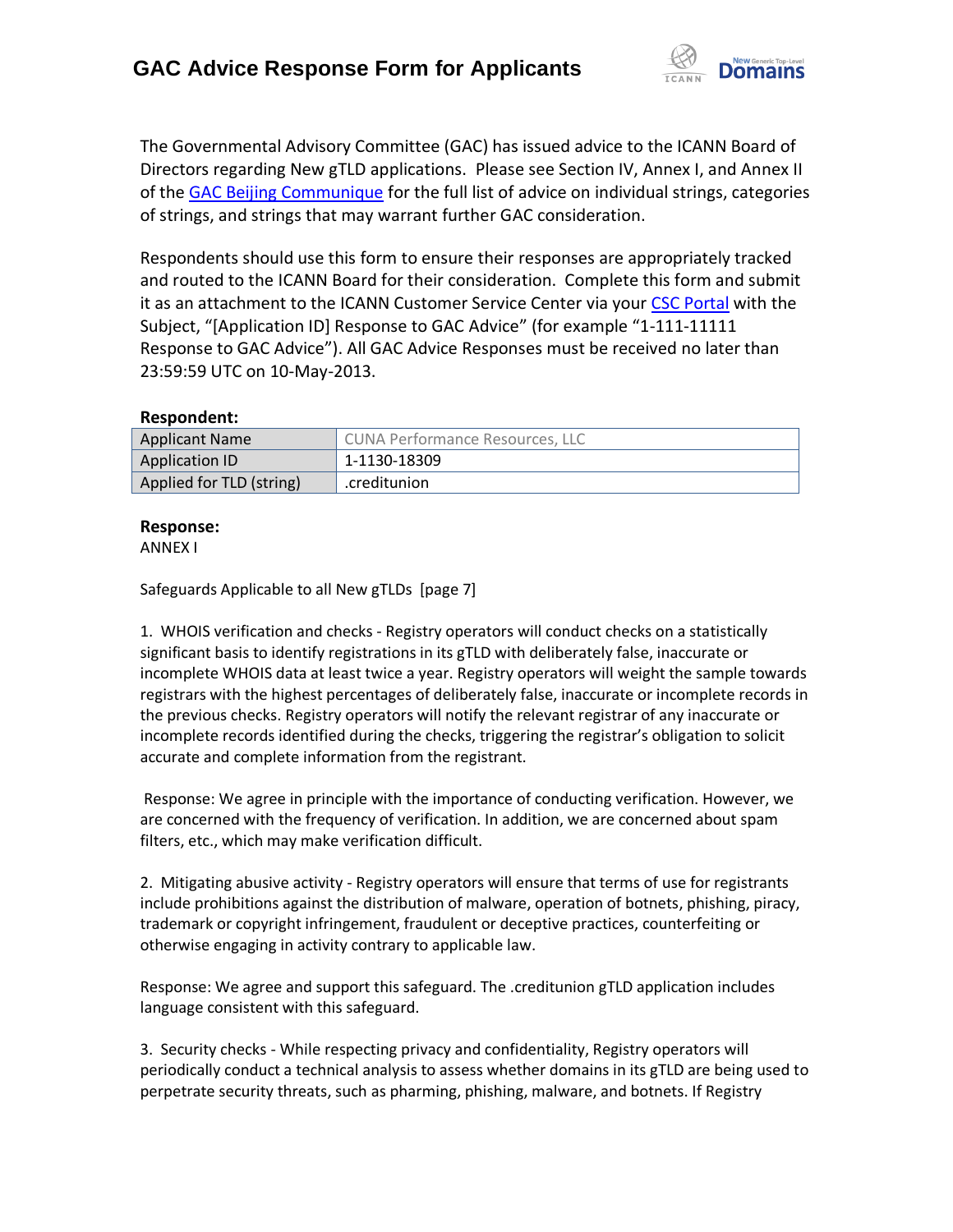## **GAC Advice Response Form for Applicants**



operator identifies security risks that pose an actual risk of harm, Registry operator will notify the relevant registrar and, if the registrar does not take immediate action, suspend the domain name until the matter is resolved.

Response: We agree in principle with this safeguard. However, we believe a preferable approach is to conduct such checks passively rather than proactively.

4. Documentation - Registry operators will maintain statistical reports that provide the number of inaccurate WHOIS records or security threats identified and actions taken as a result of its periodic WHOIS and security checks. Registry operators will maintain these reports for the agreed contracted period and provide them to ICANN upon request in connection with contractual obligations.

Response: We commit to maintaining and making available to ICANN upon request information collected pursuant to answer 1 and answer 3 above, as collected in the ordinary course of business.

5. Making and Handling Complaints - Registry operators will ensure that there is a mechanism for making complaints to the registry operator that the WHOIS information is inaccurate or that the domain name registration is being used to facilitate or promote malware, operation of botnets, phishing, piracy, trademark or copyright infringement, fraudulent or deceptive practices, counterfeiting or otherwise engaging in activity contrary to applicable law.

Response: We commit to ensuring such a mechanism is in place and will provide a link to it on our website.

6. Consequences - Consistent with applicable law and any related procedures, registry operators shall ensure that there are real and immediate consequences for the demonstrated provision of false WHOIS information and violations of the requirement that the domain name should not be used in breach of applicable law; these consequences should include suspension of the domain name.

Response: We agree with and support this safeguard. The .creditunion gTLD application includes langauge consistent with this safeguard.

Category 1 - Consumer Protection, Sensitive Strings, and Regulated Markets [page 8]

1. Registry operators will include in its acceptable use policy that registrants comply with all applicable laws, including those that relate to privacy, data collection, consumer protection (including in relation to misleading and deceptive conduct), fair lending, debt collection, organic farming, disclosure of data, and financial disclosures.

Response: We agree with this safeguard and will incorporate it into the terms and conditions that registrants are required to click through.

2. Registry operators will require registrars at the time of registration to notify registrants of this requirement.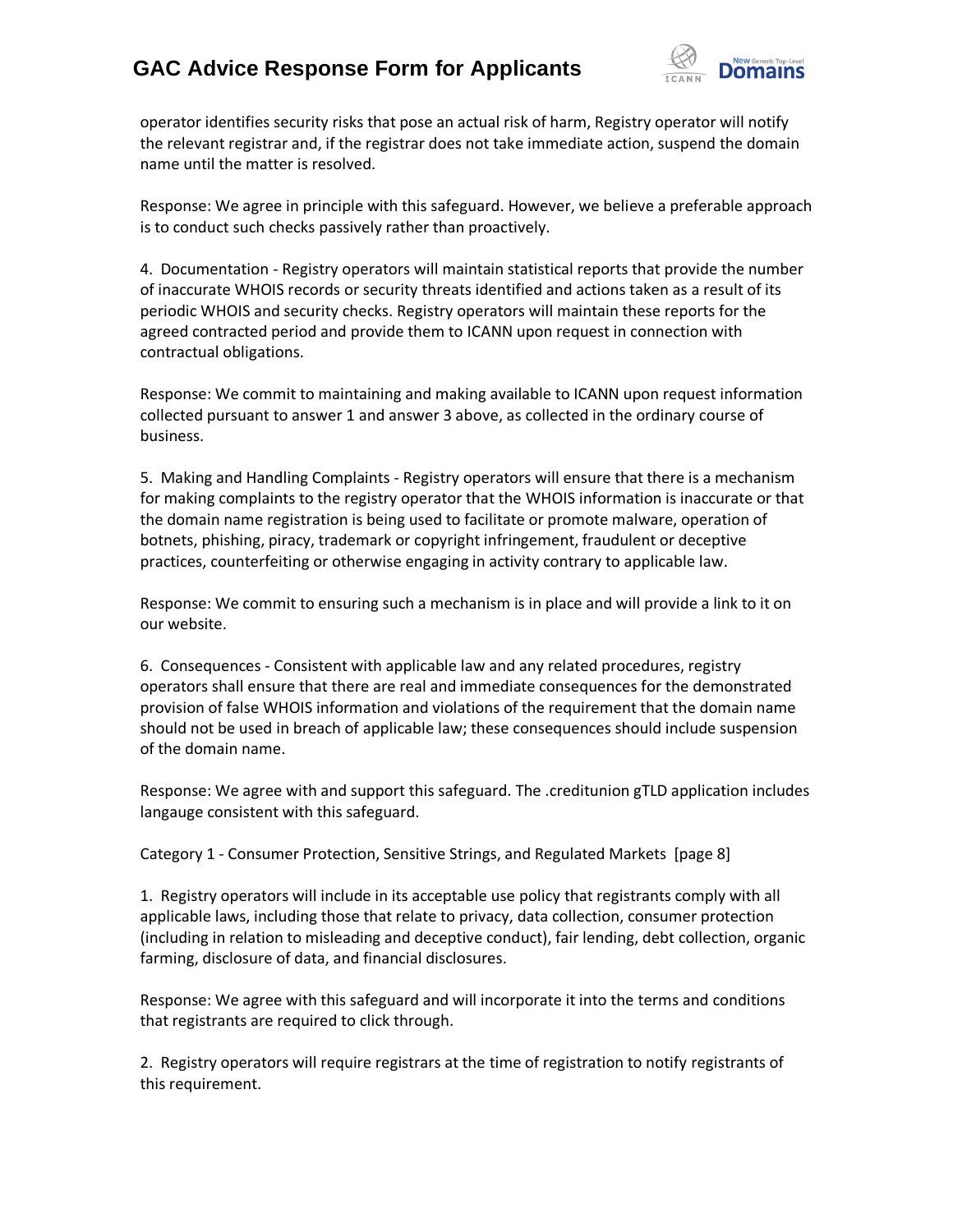### **GAC Advice Response Form for Applicants**



Response: We agree with this safeguard and will incorporate it into the registry/registrant agreement.

3. Registry operators will require that registrants who collect and maintain sensitive health and financial data implement reasonable and appropriate security measures commensurate with the offering of those services, as defined by applicable law and recognized industry standards.

Response: We agree with this safeguard and will require in the terms and conditions that registrants are committed to following appropriate measures and applicable law and regulation.

4. Establish a working relationship with the relevant regulatory, or industry self-regulatory, bodies, including developing a strategy to mitigate as much as possible the risks of fraudulent, and other illegal, activities.

Response: We agree with this safeguard and plan to maintain a Policy Advisory Board that will include representatives from: The World Council of Credit Unions (WOCCU), individual credit unions, state credit union leagues (associations), as well as the National Credit Union Administration (NCUA).

5. Registrants must be required by the registry operators to notify to them a single point of contact which must be kept up‐to‐date, for the notification of complaints or reports of registration abuse, as well as the contact details of the relevant regulatory, or industry self‐ regulatory, bodies in their main place of business.

Response: We agree in principle with this safeguard. See answer 7 and answer 8 below for additional detail on communication and involvement of relevant regulatory bodies.

Additional Safeguards Applicable to a Limited Subset of Strings [page 10]

6. At the time of registration, the registry operator must verify and validate the registrants' authorizations, charters, licenses and/or other related credentials for participation in that sector.

Response: We agree in principal with this safeguard. To implement this safeguard we will check the charter number for U.S. credit unions, will use all readily available online databases to verify credentials of non-U.S. credit unions, and where online/automated validation is not possible we will utilize electronic versions of paper documents.

7. In case of doubt with regard to the authenticity of licenses or credentials, Registry Operators should consult with relevant national supervisory authorities, or their equivalents.

Response: We agree with and support this safeguard.

8. The registry operator must conduct periodic post-registration checks to ensure registrants' validity and compliance with the above requirements in order to ensure they continue to conform to appropriate regulations and licensing requirements and generally conduct their activities in the interests of the consumers they serve.